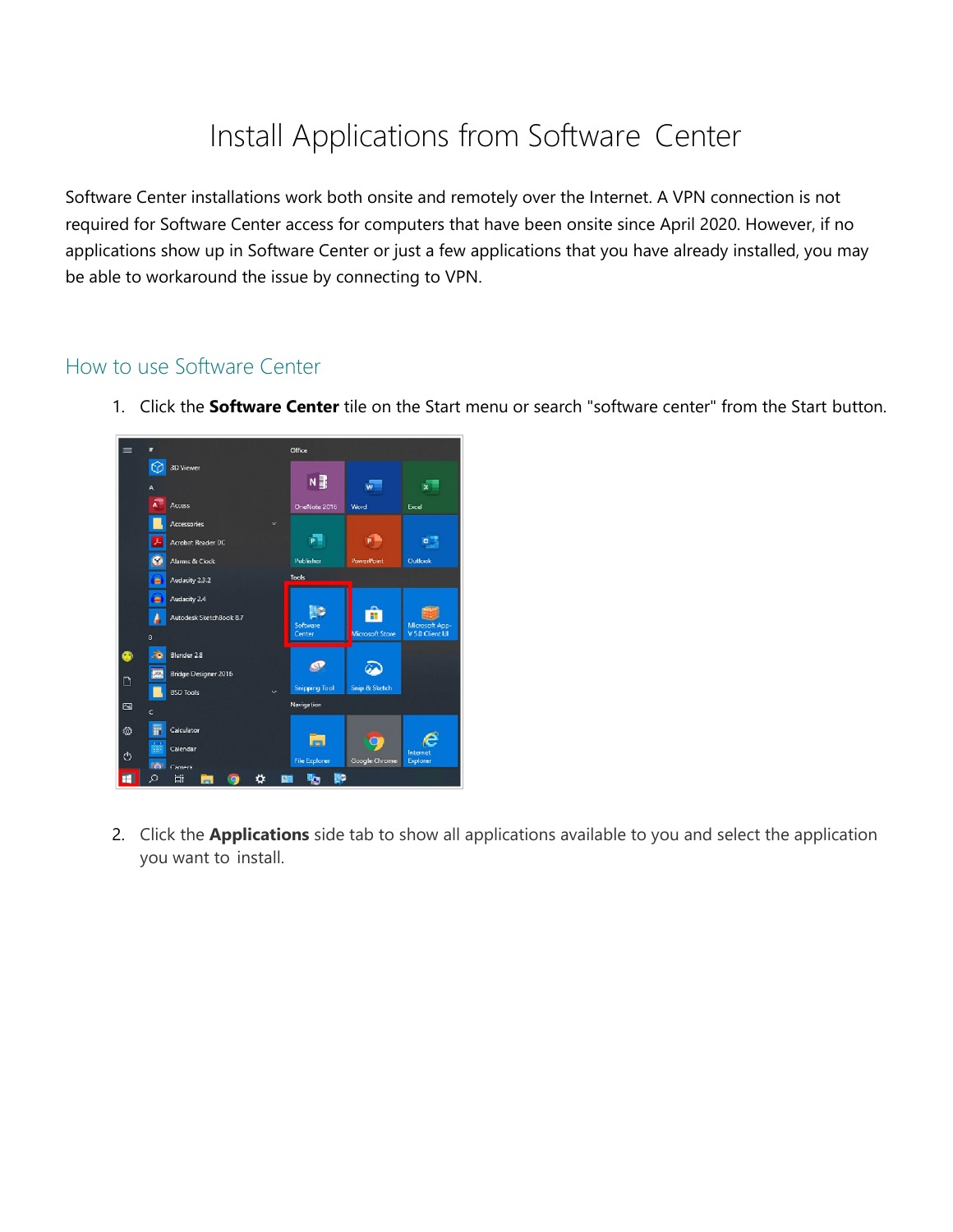| Software Center                           |                                                      |                                         |                                             |                                               |                                                  | $\Box$<br>$\times$                                                 |
|-------------------------------------------|------------------------------------------------------|-----------------------------------------|---------------------------------------------|-----------------------------------------------|--------------------------------------------------|--------------------------------------------------------------------|
| <b>B</b> Bellevue<br>School District      |                                                      |                                         |                                             |                                               |                                                  |                                                                    |
| Applications                              | All<br>Required                                      |                                         |                                             |                                               | Search                                           | $\overline{P}$                                                     |
| <b>C</b> Updates                          | All<br>Filten                                        |                                         | Sort by:                                    | Most recent                                   |                                                  | 須 狂 田                                                              |
| <b>己 Operating Systems</b>                |                                                      |                                         |                                             |                                               |                                                  |                                                                    |
| $\blacktriangleright$ Installation status |                                                      |                                         |                                             |                                               |                                                  |                                                                    |
| 易 Device compliance                       |                                                      | 65                                      |                                             | <b>O</b>                                      | O                                                | Ë.                                                                 |
|                                           | Logger Pro<br>Vernier<br>3.16                        | Geometer's<br>Sketchpad 5<br>5.06       | GeoGebra Classic<br>0.596                   | Office Lens<br>Microsoft Corporation          | Scratch 3 Offline<br>Editor 3.9.0<br>3.9.0       | WASecureBrowser<br>12.5                                            |
|                                           |                                                      |                                         | ౡ                                           |                                               | G                                                |                                                                    |
|                                           | Common Core<br>Standards<br>MasteryConnect           | 3D Builder<br>Microsoft Corporation 85D | <b>BSD VPN Profile</b>                      | VLC Media Player<br>VideoLAN<br>3.0.10        | Google Chrome 83<br>Google<br>83,0.4103,61       | <b>Respondus</b><br>LockDown Brows<br>Respondus<br>2.04.008 for BC |
|                                           |                                                      |                                         | 日部                                          | $\bullet$                                     | ᄮ                                                |                                                                    |
|                                           | Adobe Digital<br>Editions eReader<br>Adobe<br>4.5.10 | <b>BSD @Home</b><br>Wireless Profile    | Microsoft Teams<br>Microsoft<br>1.3.00.3564 | Adobe Creative<br>Cloud<br>Adobe<br>5.0.0.354 | Vernier Spectral<br>Analysis<br>Wernier<br>4.8.1 | Vernier Graphical<br>Analysis<br>Vernier<br>4.10.0                 |

3. If you do not see any applications or just a few and they are applications you have already installed, try these steps:

If you are at a school location:

- **Restart your computer**
- Give the computer time to load and then a few more minutes (SW Center needs time to make connections) Open Software Center.
- **Den Software Center again. If you still don't see any applications, close Software Center,** wait a few minutes, open Software Center again.

If you are remote:

- **Close Software Center**
- **Connect to VPN [\(Connect to BSD VPN\)](https://bsd405.org/wp-content/uploads/2021/01/Technology-Connect-to-BSD-VPN.pdf)**
- **Wait a few minutes**
- **•** Open Software Center again. If you still don't see any applications, close Software Center, wait a few minutes, open Software Center again.